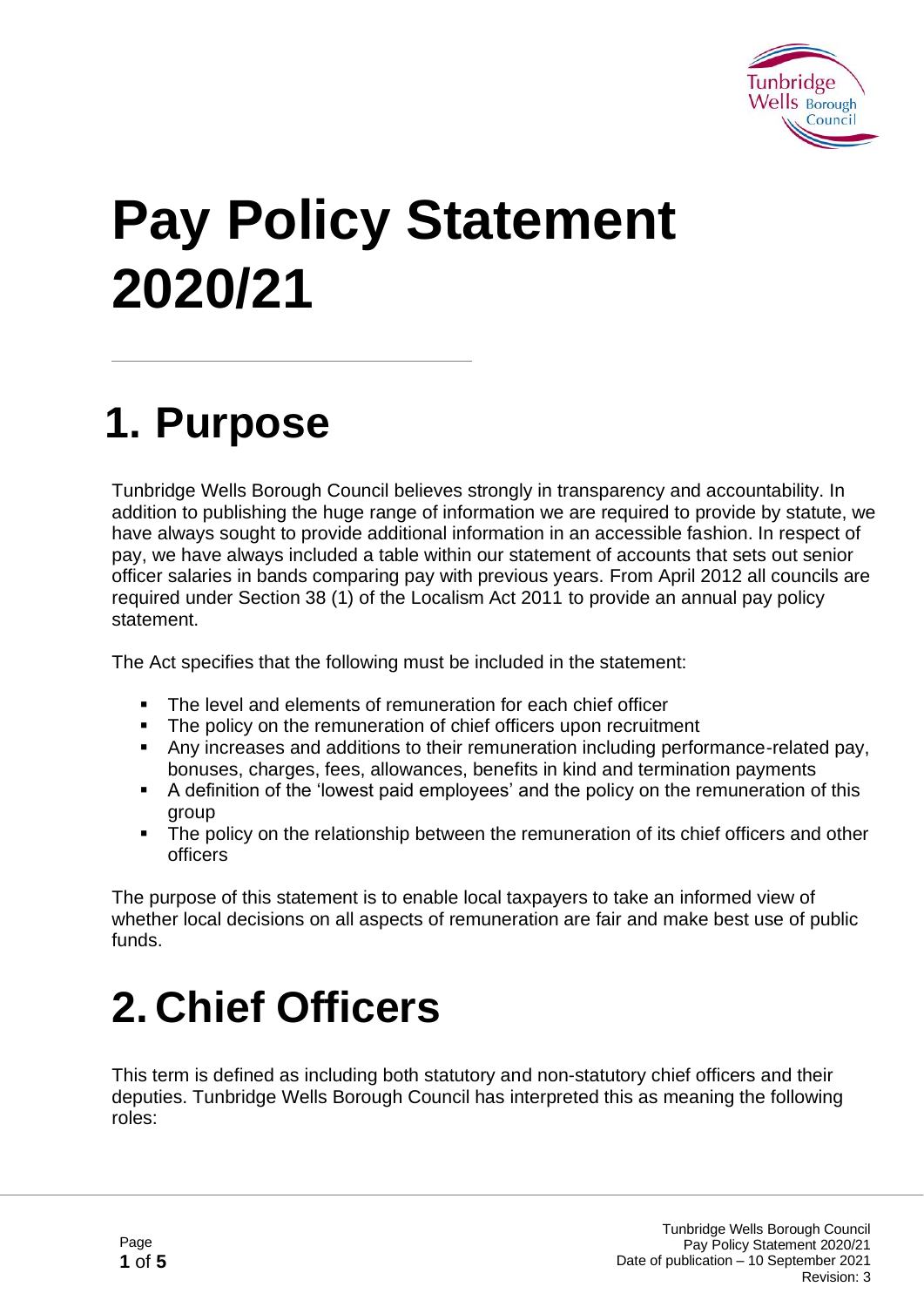- Chief Executive (Head of the Paid Service)
- Director of Change and Communities
- Director of Finance, Policy and Development (Section 151 Officer)
- Mid Kent Services Director, is a partnership employee, employed by Maidstone Borough Council and information regarding their pay is published by Maidstone Borough Council
- Heads of Service
- **The Head of Legal Services (Monitoring Officer) is a partnership employee, employed** by Swale Borough Council and therefore information regarding their pay is published by Swale Borough Council

#### **3. Remuneration of Chief Officers**

| <b>Chief Officer</b>                                                             | <b>Grade</b>    | <b>Market Median</b><br>(salary at 100%<br>of the grade)<br>£pa | <b>Bonus</b>   | <b>Additional</b><br>benefits and<br>allowances |
|----------------------------------------------------------------------------------|-----------------|-----------------------------------------------------------------|----------------|-------------------------------------------------|
| <b>Chief Executive</b>                                                           | <b>CEX</b>      | 125,000                                                         | $\overline{0}$ | Election fees as<br>Returning<br>Officer        |
| Director of<br>Change and<br>Communities                                         | <b>DIR</b>      | 94,750                                                          | $\overline{0}$ |                                                 |
| Director of<br>Finance, Policy<br>and<br>Development<br>(Section 151<br>Officer) | <b>DIR</b>      | 94,750                                                          | $\overline{0}$ | Retention<br>allowance<br>£10,000               |
| Head of<br>Housing, Health<br>& Environment                                      | SM <sub>1</sub> | 79,600                                                          | $\overline{0}$ |                                                 |
| Head of<br>Economic<br>Development &<br>Property                                 | SM <sub>1</sub> | 79,600                                                          | $\overline{0}$ | Retention<br>allowance<br>£15,000               |
| Head of<br>Planning                                                              | SM <sub>1</sub> | 79,600                                                          | $\overline{0}$ |                                                 |
| Head of HR,<br>Customer<br>Service &<br>Culture                                  | SM <sub>1</sub> | 79,600                                                          | $\overline{0}$ |                                                 |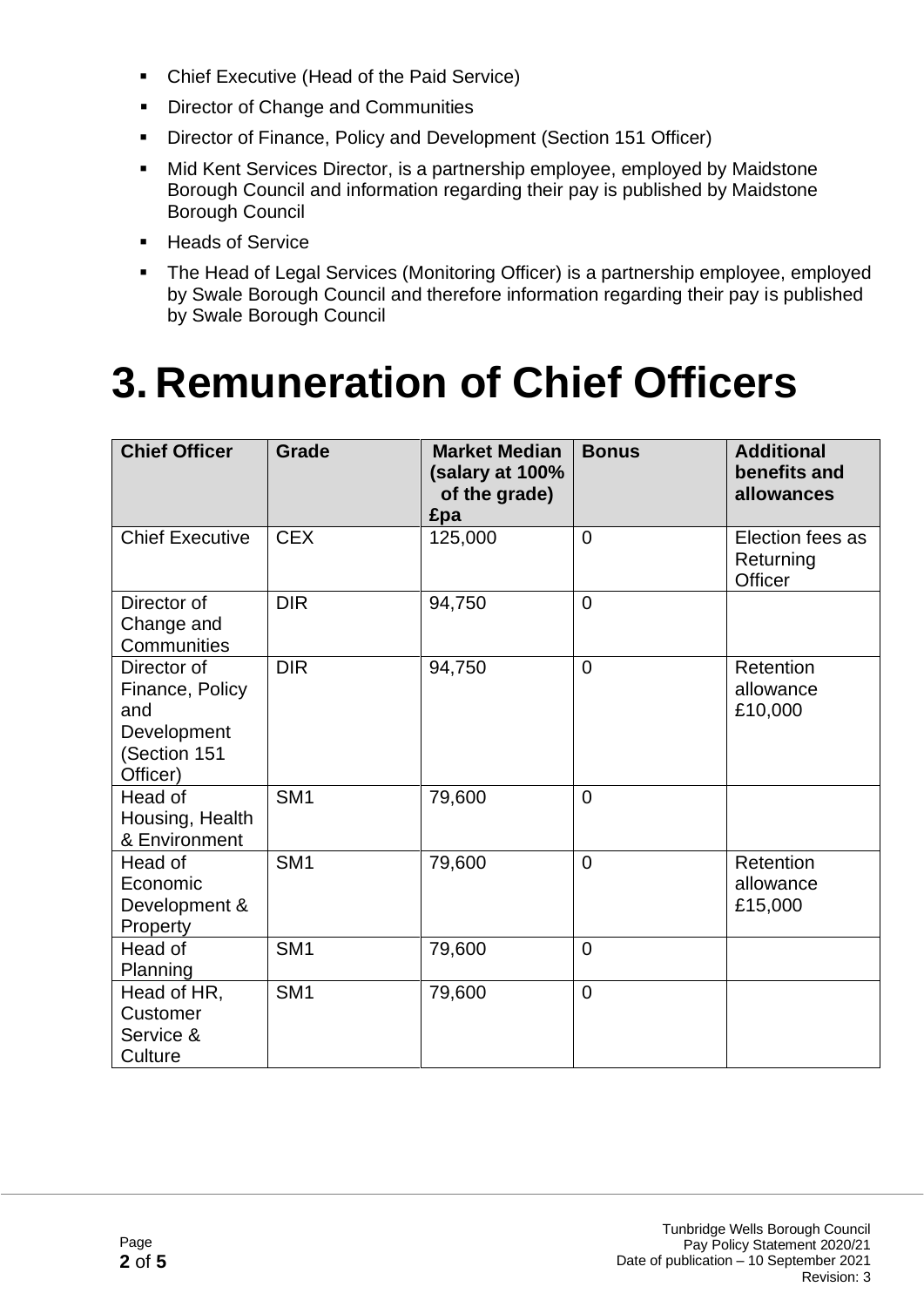| <b>Chief Officer</b>                                                | Grade           | <b>Market Median</b><br>(salary at 100%<br>of the grade)<br>£pa | <b>Bonus</b>   | <b>Additional</b><br>benefits and<br>allowances                  |
|---------------------------------------------------------------------|-----------------|-----------------------------------------------------------------|----------------|------------------------------------------------------------------|
| <b>Head of Finance</b><br>& Procurement<br>(Deputy S151<br>Officer) | SM <sub>2</sub> | 68,700                                                          | $\overline{0}$ | Market<br>Supplement<br>£4,936; £1,000<br>Deputy S151<br>Officer |
| <b>Head of Digital</b><br>Services &<br><b>Communications</b>       | SM <sub>2</sub> | 68,700                                                          | $\overline{0}$ |                                                                  |
| Head of Policy &<br>Governance                                      | SM <sub>3</sub> | 59,100                                                          | $\overline{0}$ |                                                                  |
| Head of<br><b>Facilities &amp;</b><br>Community<br><b>Hubs</b>      | SM <sub>3</sub> | 59,100                                                          | $\mathbf 0$    |                                                                  |

The above are effective from 1 April 2020.

#### **4. Salaries on recruitment**

Tunbridge Wells Borough Council is committed to the principles of contribution pay (as set out in a report to the General Purposes Committee on 19 April 2010), and appoints all new starters to the entry zone of the grade (95 per cent) with one exception. The same principle applies to posts that are re-graded to a higher grade through the job evaluation process.

### **5. Lowest paid employees**

This term is defined as meaning those employed on the lowest pay scale in the Council's pay structure. The lowest pay scale is Grade B. Following a review of salaries and a desire to keep pace with the living wage from 1 April 2019, Grade B starts at 100 per cent of the grade, £17,950 from April 2020, and not at 95 per cent.

# **6. Pay determination and pay progression**

The Council's contribution pay scheme and severance policies apply equally to all staff, as does the career average pension scheme. Salary ranges are based on the South East Public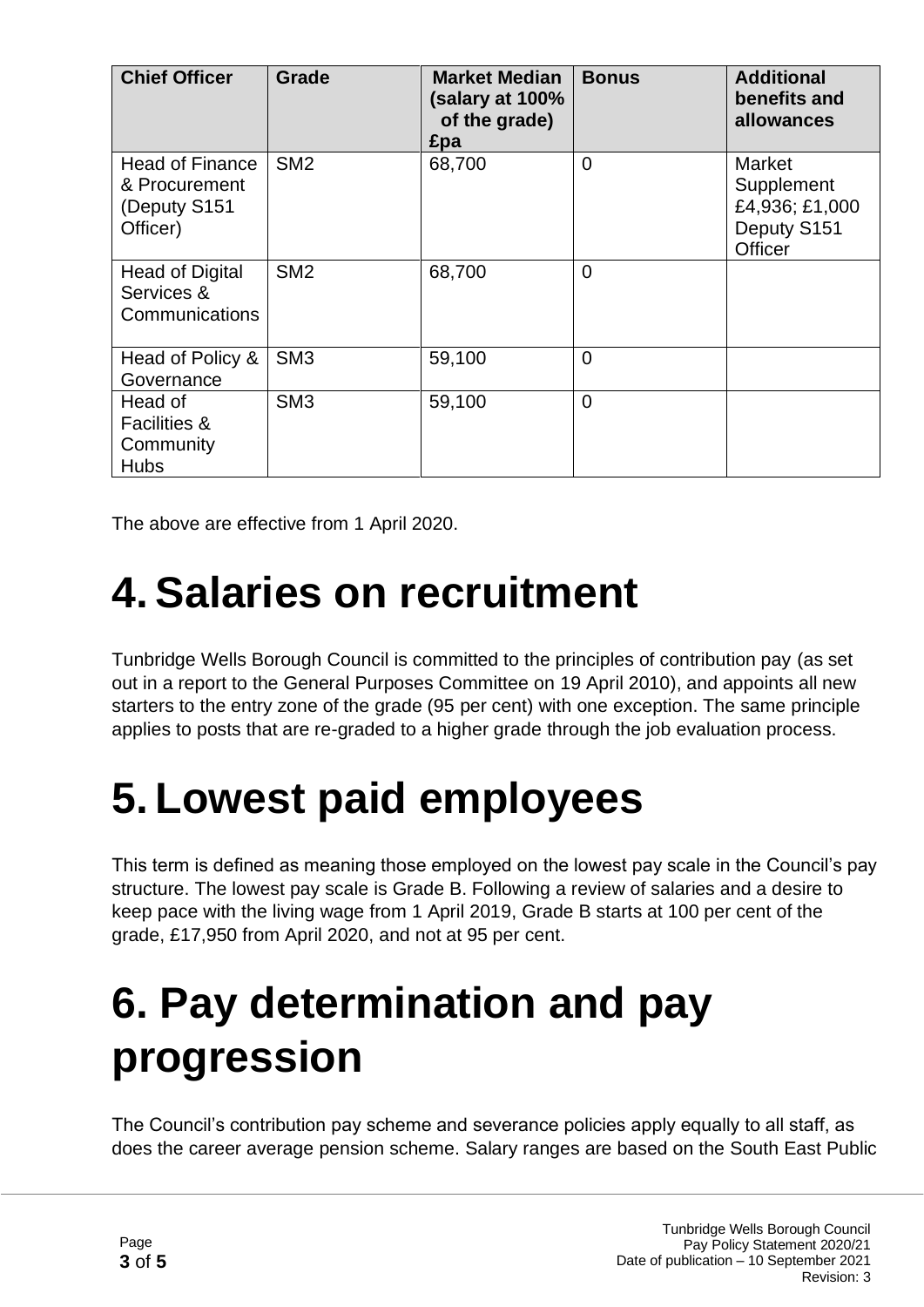and Not for Profit sector (excluding London). With the exception of Grade B, each grade runs from 95 -105 per cent, where 100 per cent is the market median and progression along the scale is based solely on contribution and the achievement of agreed objectives. When the 105 per cent is reached subsequent annual contribution related pay awards are still made in addition to the 105 per cent but are not consolidated. A formal review of pay benchmarking took place in September 2019 and necessitated a cost of living upgrade across all grades from April 2020, equivalent to 1.5 per cent per annum. The Council reviews its pay scales annually and undertakes a formal benchmarking exercise at least every 3 years and will continue to do so.

### **7. Pay multiplier**

Tunbridge Wells Borough Council has calculated the mean and median salaries of its staff, and the ratios between those and the highest paid member of staff as follows:

Mean Salary 2020/21 = £33,091

Median Salary 2020/21 = £29,260

Chief Executive as a ratio to Mean Salary = 3.97

Chief Executive as a ratio to Median Salary = 4.49

Chief Executive as a ratio to Grade B 100% Salary = 7.31

This Council believes that, as a general principle, the Chief Executive's salary should be no more than ten times that of the lowest paid member of staff.

#### **8. Grade determination**

The Council uses the HAY job evaluation scheme to evaluate the grades of all its jobs from the lowest to the highest paid. The scheme was introduced in 2001. In 2010, the Council commissioned a review of its grading structure and pegged its pay to the market median for the South East Public and Not for Profit sector (excluding London). It was also agreed that the Council would consider on an annual basis whether or not it should re-commission a benchmarking exercise to ensure that the Council remains aligned to the market mid-point of the South East Public and Not for Profit sector (excluding London). This was approved by the General Purposes Committee on 19 April 2010. The Council's benchmarked position was reviewed for the first time in 2014 and again in 2017 and 2019. The method for this was to adjust individual grades to reflect their market rate. This ensures that salaries are above the National Living Wage.